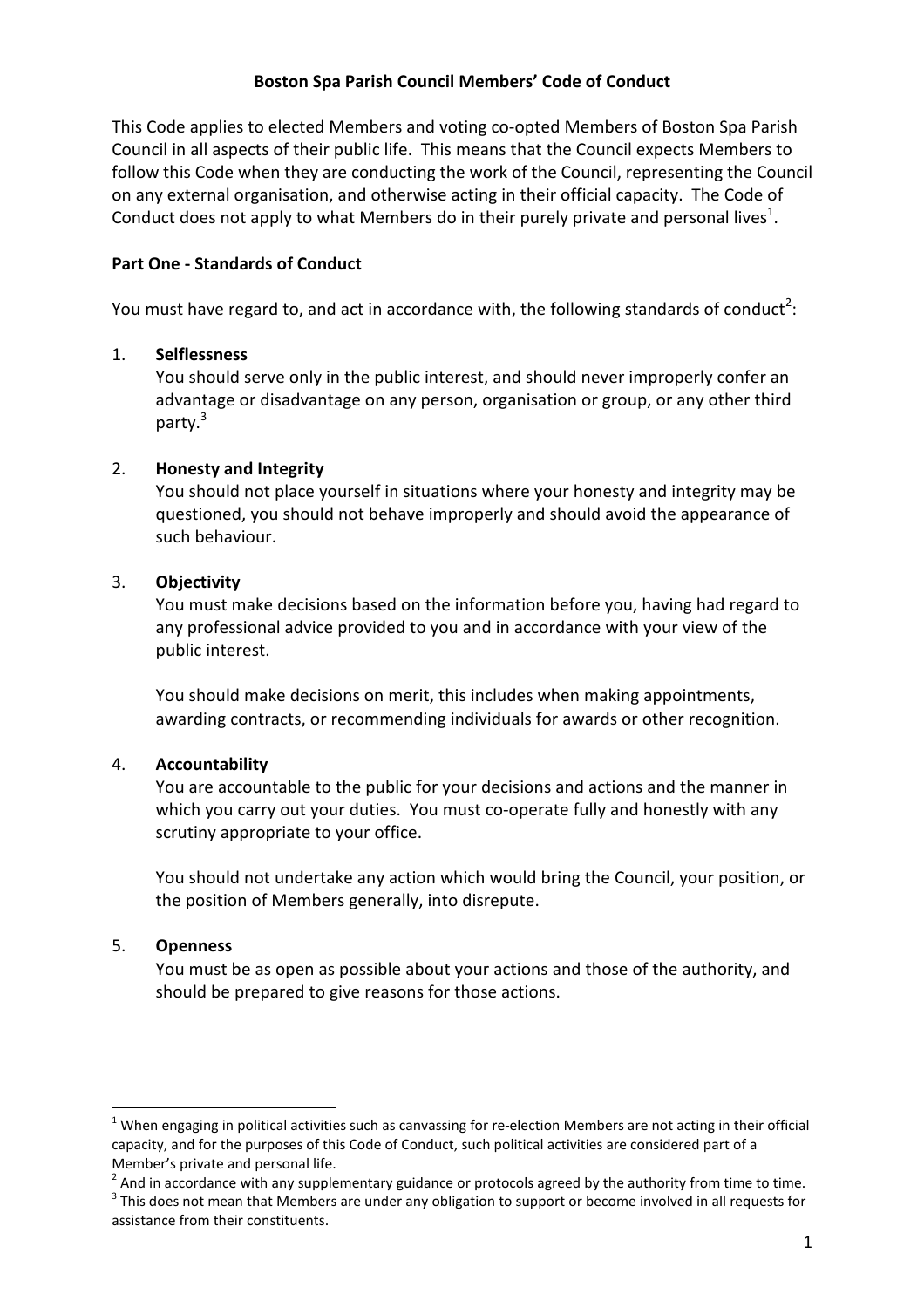# 6. **Leadership**

You must promote and maintain high standards of conduct by supporting these principles by leadership and by example, and should act in a way that secures or preserves the confidence of others.

You must have due regard to the impartiality and integrity of the authority's statutory officers and its other employees $4$ .

# **Part Two – Registration and disclosure of interests**

## **Registration of Interests**

- 7. Within 28 days of your election or co-option, you must notify the Monitoring Officer of any 'disclosable pecuniary interests' which you have at that time<sup>5</sup>.
- 8. Where you are re-elected or re-appointed, notification is only required of any new disclosable pecuniary interests within 28 days of your election or co-option.
- 9. You must keep your Register of Interests entry up to date by notifying the Monitoring Officer of any changes to your disclosable pecuniary interests within 28 days of the change occurring, or of you becoming aware of the change.
- 10. A pecuniary interest is a 'disclosable pecuniary interest' in relation to you if it is of a type described in Appendix 1, and either:
	- (a) it is an interest of yourself, or
	- (b) it is an interest of -

 $\overline{a}$ 

- (i) your spouse or civil partner,
- (ii) a person with whom you are living as husband and wife, or
- (iii) a person with whom you are living as if you are civil partners, and you are aware that that other person has the interest.
- 11. You are also required to notify the Monitoring Officer of any gifts or hospitality with an estimated value of at least £50<sup>6</sup> which you receive in your role as a Leeds City Councillor<sup>7</sup>. You must inform the Monitoring Officer of any such gifts or hospitality within 28 days of receiving them so that the details can be entered into the Register of Interests.<sup>8</sup>

 $4$  Members may express themselves robustly in representing their, or their constituents' views, although where a Member engages in a sustained or systematic challenge of an employee which is unfounded or in any other way unreasonable, such conduct would fall within the scope of this code. However an unintentional remark, made in isolation, is unlikely to amount to a failure to comply with the code of conduct.

<sup>&</sup>lt;sup>5</sup> The Monitoring Officer must enter these interests into the Register of Interests, which will be made available for public inspection and published on the Council's website

 $^6$  This financial limit will be maintained in line with the definition of a donation to be declared by election candidates during local authority elections in England and Wales (as set out in Schedule 2A of the Representation of the People Act 1983).

<sup>&</sup>lt;sup>7</sup> This does not include civic gifts or hospitality received by the Lord Mayor of Leeds whilst acting in this capacity. Civic gifts are to be recorded in a separate register maintained by the Lord Mayor's office.  $^8$  These details will be removed from the register two calendar years after they were added by the Monitoring Officer.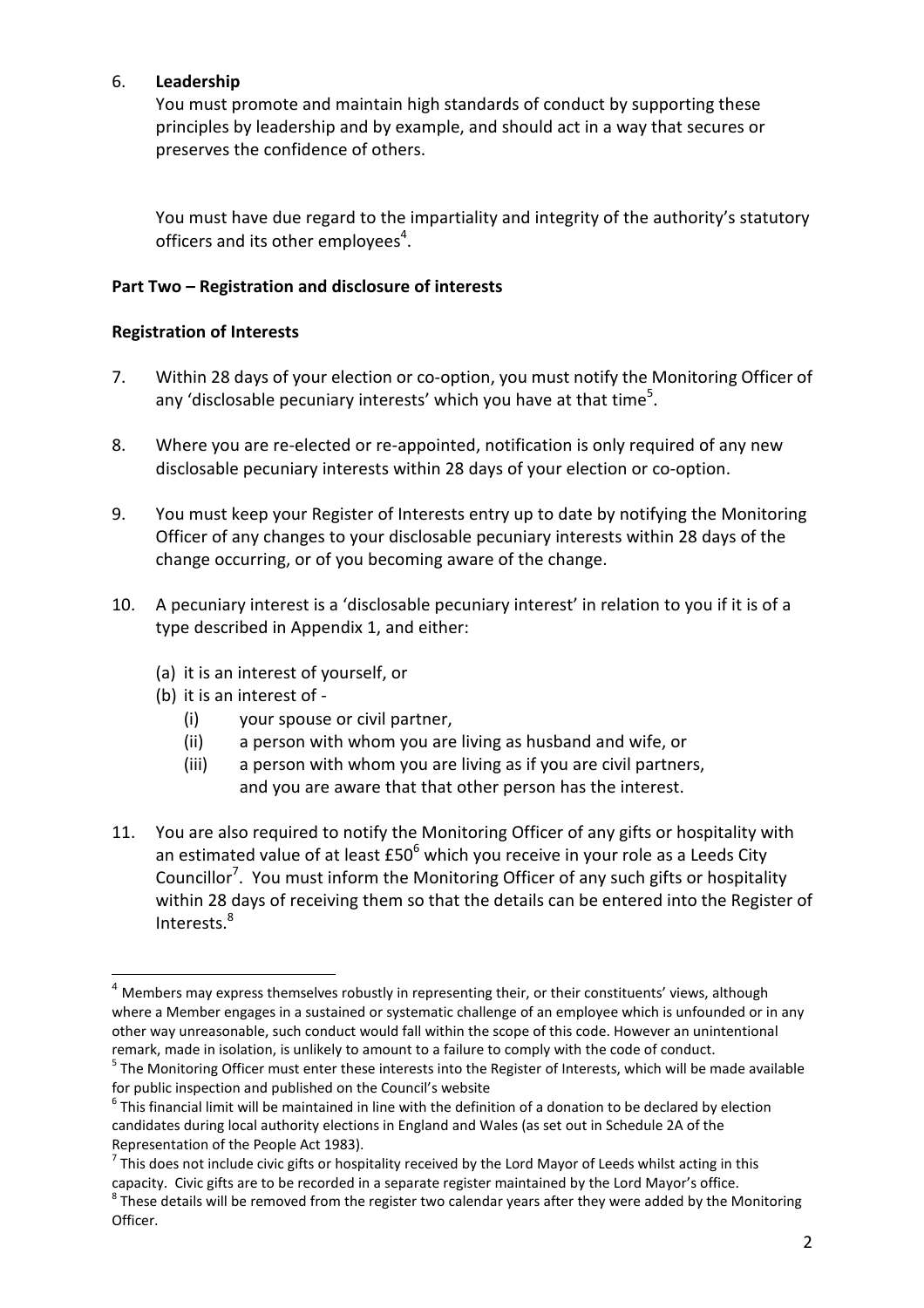### **Sensitive interests**

12. If the nature of an interest is such that you and the Monitoring Officer consider that disclosure of the details of the interest could lead to you, or a person connected with you, being subject to violence or intimidation, the interest must not be included in any published version of the Register of Interests, or be entered into any copy of the register that is made available for public inspection  $9^{10}$ .

### **Disclosure of disclosable pecuniary interests at meetings**

- 13. The following provisions apply if you are present at a meeting of the authority or of any committee<sup>11</sup>, sub-committee, joint committee or joint sub-committee of the authority, and you are aware that you have a disclosable pecuniary interest in a matter to be considered, or being considered, at the meeting.
- 14. If the interest is not entered in the authority's Register of Interests, you must disclose the interest to the meeting (unless the interest is a sensitive interest).
- 15. If the interest is not entered in the authority's Register of Interests and is not the subject of a pending notification, you must notify the Monitoring Officer of the interest before the end of 28 days beginning with the date of the disclosure.
- 16. Where the interest does appear in the Register of Interests, you must bring the interest to the attention of the meeting (unless the interest is a sensitive interest).
- 17. You may not:

 $\overline{a}$ 

- (a) participate, or participate further, in any discussion of the matter at the meeting, or
- (b) participate in any vote, or further vote, taken on the matter at the meeting (unless the Member has requested and been granted a relevant dispensation by the Standards and Conduct Committee)

#### **Disclosure of other interests at meetings**

- 18. Where you are present at a meeting of the authority, or any committee, subcommittee, joint committee or joint sub-committee of the authority, and identify any other significant interests which you feel should be declared in the public interest, such interests may be declared to the meeting.
- 19. In such circumstances you must consider whether your continued participation in the matter relating to your interest would be reasonable in the circumstances, particularly if the interest may give rise to a perception of a conflict of interests in the matter under discussion.

 $^9$  Instead the Register of Interests may state that the Member has an interest the detail of which are withheld under section 32(2) of the Localism Act 2011

 $10$  If the Member is required to disclose such an interest in a meeting, the Member need not disclose the interest, but merely the fact that the Member has a disclosable pecuniary interest in the matter concerned.  $11$  This includes the Executive Board and any committee of the executive.